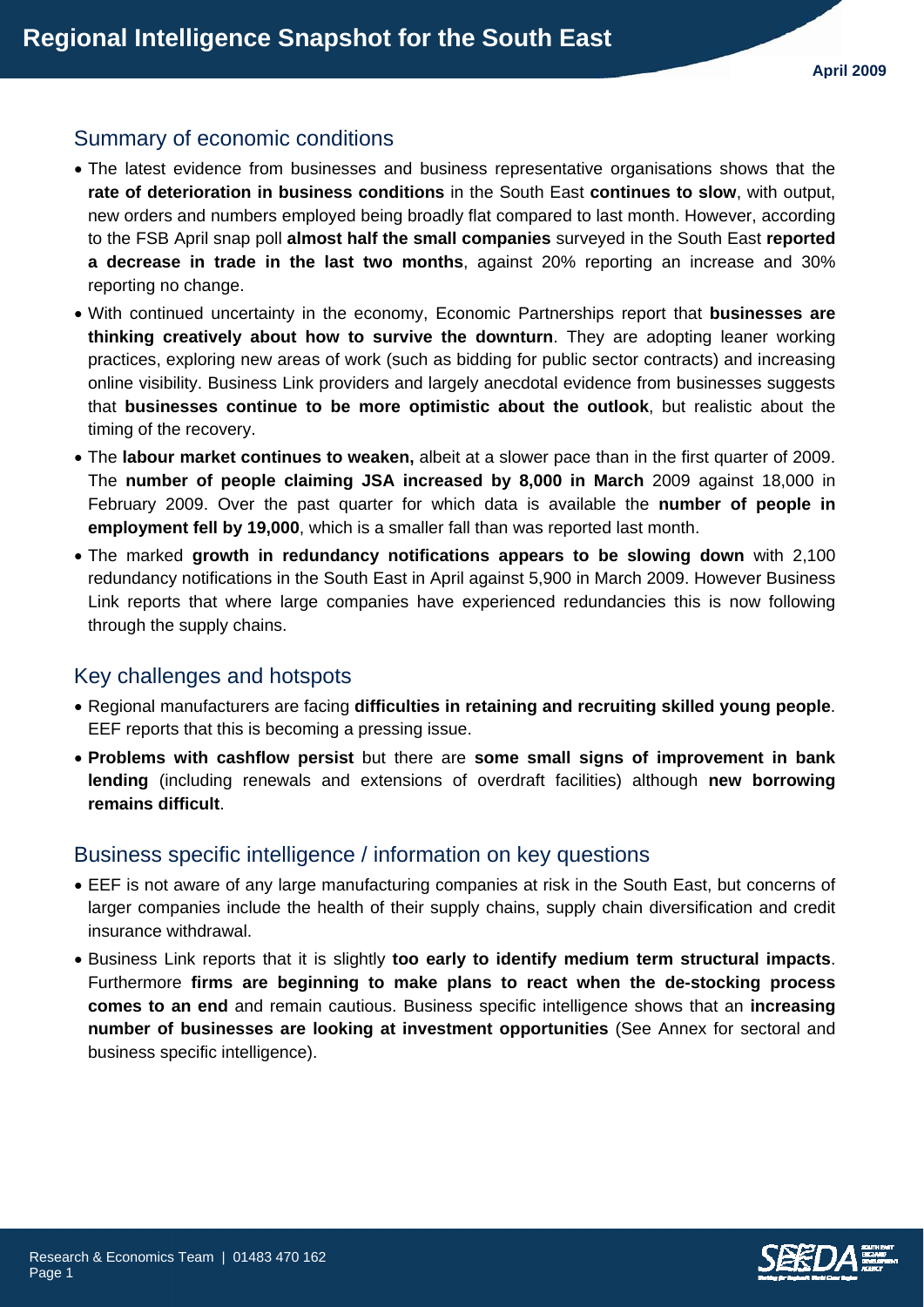## Sectoral Overview

The downturn continues to impact across a broad range of production and service activities. The number of notified redundancies is significantly lower when compared to March 2009. In a number of areas business specific intelligence shows that business are increasingly looking at investment opportunities. Inward investment enquiries in Milton Keynes are higher than at the same time last year, with six new investments confirmed in March.

**Manufacturing:** The sector continues to face difficult trading conditions in both domestic and export markets. In the engineering sector, order volumes are reportedly varying significantly on a week-byweek and month-by-month basis. Second tier suppliers in aerospace are nervously waiting for the government to sign contracts with their primary suppliers.

Business specific intelligence shows that manufacturing has seen a mixed picture this month. Several hundred redundancy notifications were announced in the South East in April. Defence giant **BAE Systems** will close three factories in the UK with about 100 job losses by the end of the year from the sites at Telford, Leeds and Guildford. **Alexander Dennis Ltd**, a coach manufacturing firm, has announced that it is to shed 56 jobs at plants in Guildford and Sheffield. There are also some positive reports coming out of the manufacturing sector, however. An unexpected **increase in Mini orders for May** means that the **BMW** manufacturing plant in Cowley, Oxford, will be open for an extra three hours per week from May. BMW is also in discussions over the production of a new generation of environmentally friendly electric Minis. **Chiltern Invadex**, the Oxfordshire based engineering firm has been bought out of administration by the owner of Aidapt Bathrooms, securing 43 jobs at its Bicester-based mobility equipment business.

After a recent low point in redundancy enquiries (compared to December and January), EEF is seeing a small number of its members reporting that short-time working has not been effective and are looking at redundancies again. There are continuing problems with delayed and cancelled orders, late payments from customers and requests for extended credit. Firms are also having problems with financing large projects, as customers are less willing to negotiate stage payments due to a continuing lack of bank finance.

**Energy/Renewables:** The sector did better than most in the current downturn, but a sharp fall in global demand is starting to have a greater impact on the fortunes of this sector. **Vesta**, the world's biggest manufacturer of wind turbines, is to close its wind turbines factory at Newport on the Isle of Wight in June, with the possible loss of up to 600 jobs. The R&D facility is still planned to go ahead with the recruitment of up to 150 highly skilled staff. Meanwhile the Oxfordshire based **UK Atomic Energy Authority** is expanding its fusion research programme. There are plans to recruit approximately 100 engineers, scientists and technical staff and around 70 contractors.

**Retail:** There is a mixed picture across this sector, with larger retailers generally doing better than smaller outlets. High-end clothing and homeware retailers continue to struggle with falling sales, while budget retailers are still doing well. Sales and footfall are down slightly in several areas, but generally not by as much as the national figures. In many cases leases are ending and not being renewed and/or shops are closing because they can't find buyers. Many shops are managing with the minimum number of staff as leavers are not being replaced.

A number of retailers have got into difficulties. Clothing retailer **Bay Trading** has gone into administration, with potentially 1,000 job losses across 268 branches, including in Crawley and Worthing. Retail spending is still holding well in a number of larger urban areas with a number of retailers expanding or planning to expand in 2009. **Robert Dyas**, a Surrey based retailer, believes there is potential to expand its chain of 99 hardware stores to 200, following a recent management buy-out. **Cargo**, an Oxfordshire based retailer, is looking to expand its chain of 45 furniture and homewares stores with new high street outlets and concessions in Wyevale garden centres. High

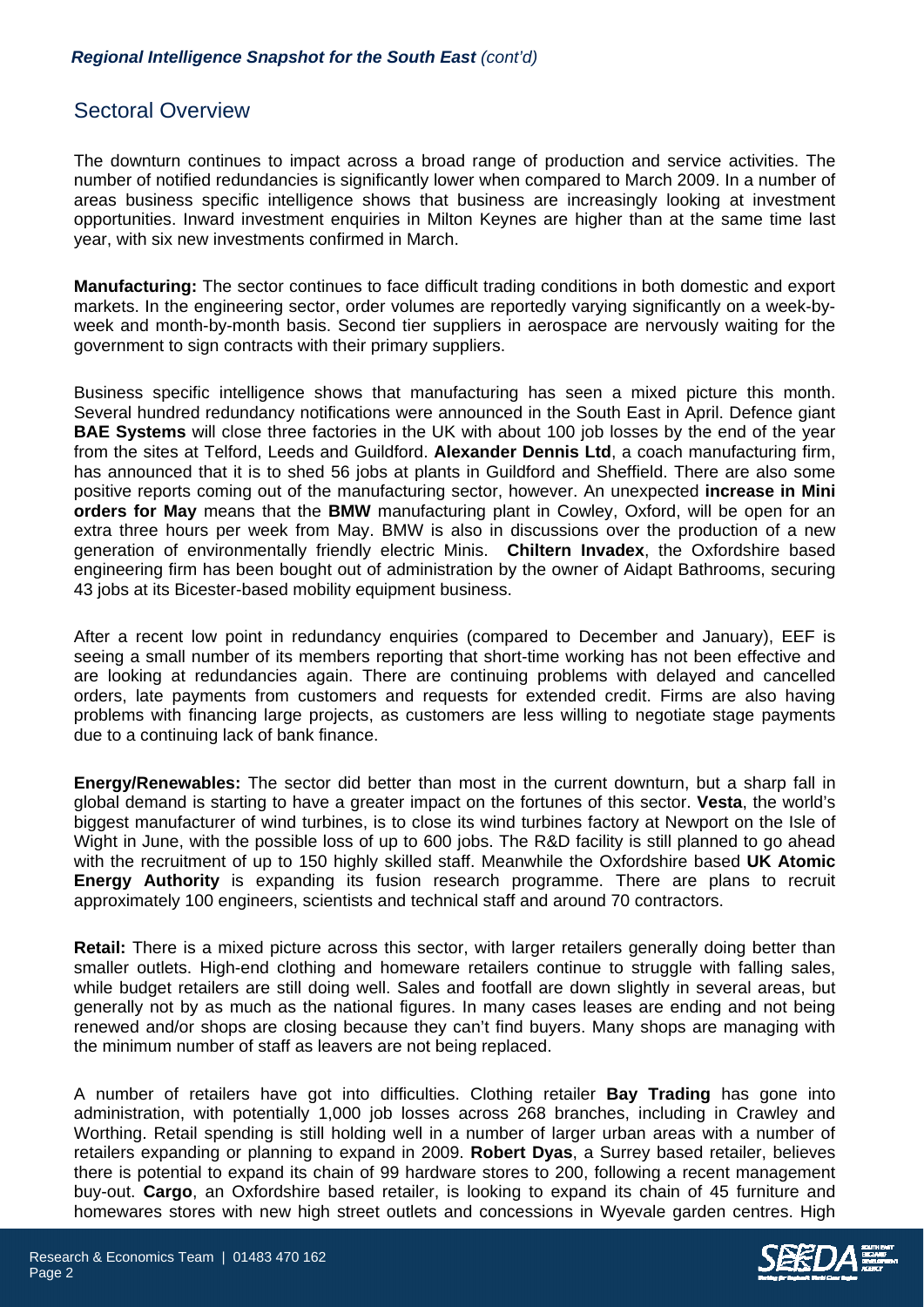Wycombe based retailer **Dreams** is planning to open a further 30 bed stores in 2009, taking its total to 232.

**Financial services:** The sector continues to face adverse trading conditions, but the sentiment has been improving over the past couple of weeks. Business specific intelligence shows that financial services firms have seen a mixed picture this month. **Swiss Re** is to shed about 10% of the 11,500 jobs in its global reinsurance business, which is likely to affect offices in London and Folkestone, Kent. **RAM Financial Service**, a Horsham based financial services firm, has closed down. On the other hand, **HSBC** is to create 200 jobs at its Investment Service and Wealth Management Centre in Southampton over the next 12 months, in order to transfer work from Leamington Spa.

**Construction and property:** Uncertainity about the outlook for the sector over the medium term continues to have an impact on employment in the construction sector. Fewer people are seeking to rent commercial property, and those who are doing so are looking for discounts or extended rent free periods. Some firms in the commercial property sector are now increasing their investment in marketing and web development in a bid to attract more custom.

The HR1 data shows that there were over 530 redundancy notifications in the South East in April in the construction sector. All of these were in Kent, which has a concentration of construction sector HQ's. Furthermore, **Pierse of Ireland** is to close its building and civil engineering contracting offices in Cheshire and Surrey, with the loss of almost 60 jobs. However, **Mansell**, a construction firm, has set up a new office on the 20/20 business park in Maidstone.

**Built Environment**: There has been a 35% reduction in new project starts in the year to March 2009. A sharp reduction in new projects was largely due to a continued slide in non-residential projects and a halving in the number of housing schemes. Civil engineering project starts is one area that continued to improve.

Whilst all parts of the UK are suffering, the South East is experiencing some of the largest declines. Housing sector remains grim, especially the private sector which is being affected by falling house prices, still limited mortgage availability and uncertainty about the outlook in 2009. Non-residential markets saw a 39% reduction since last year. There is a large degree of uncertainty about the short term outlook, with further decline expected in Q2. Most house builders and commercial developers are focused on securing sales on existing sites to improve cash flow and reduce liabilities, many deferring expense in starting new projects. Most analysts expect that Q3 & Q4 will see more new projects starting if current tenders are implemented to schedule, but underlying values are likely to remain subdued until 2011. Access to finance continues to be an issue, where the perceived risk of business failure does not match reality. With house builders in particular suffering from significant land value write-downs, their weakened balance sheets do not give lenders confidence. Almost every firm contacted by SECBE reports 25-50% reductions in staff (either at risk or implemented).

**Leisure and tourism:** Hotels are seeing a drop in conference bookings with fewer enquiries and smaller requests from large corporate clients. With the number of international visitors on the increase and strong domestic demand the hotels' leisure market is still performing reasonably well and expanding. **Travelodge**, the Oxfordshire based leisure company is seeking suitable locations for the development of up to 120 new budget hotels in London by 2020. **EasyHotel** is looking to open budget hotels in Bristol, Cardiff, Edinburgh, Glasgow, Reading and London Waterloo. There have been relatively few redundancies in this sector, as many businesses are making cutbacks in other areas or asking staff to take on new duties outside their usual areas of responsibility.

**Agriculture / rural:** Some agricultural businesses are faring relatively well in the downturn, but arable farmers are facing more difficult conditions as crop prices continue to fall. A number of farmers are putting capital investment projects on hold until the economy improves. The key challenges remain maintaining sales volumes in the face of reduced demand, and keeping costs

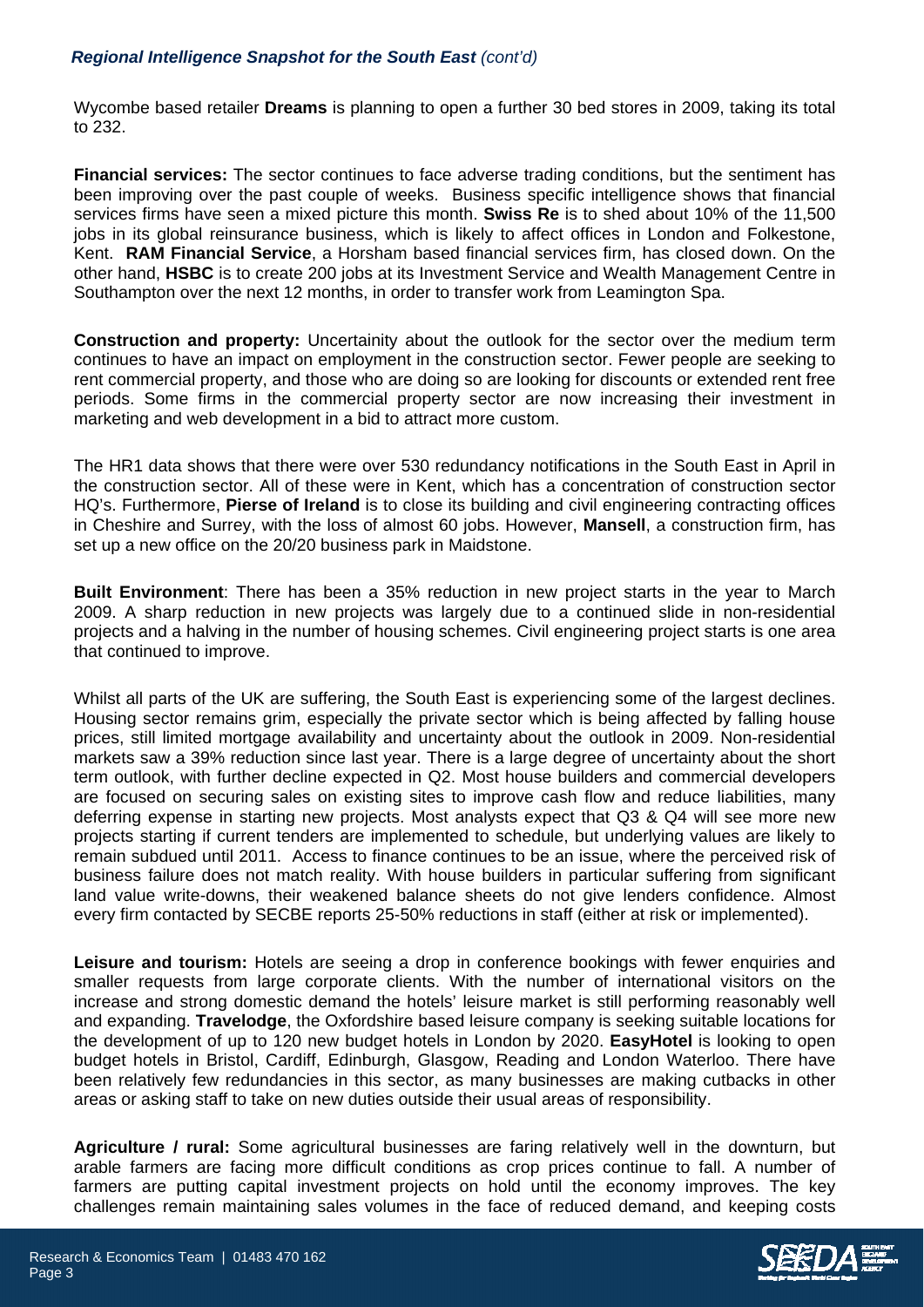down. Rural towns are reportedly seeing relatively few shop closures, and the number of vacant retail units has been falling in some towns.

**South East Media Network:** The economic environment, specifically across television production and associated revenue-generating advertising production to commercial terrestrial, satellite and cable channels has generally weakened since March. The volume of output has remained broadly flat but the volume of new orders and domestic orders were lower in April. Exports orders in April were slightly higher than in March. There is general significant concern at an anticipated major drop in new commissions across ITV and Channel 4 for the remainder of the year. Investment in domestic drama production is a priority for employment of all grades and investment across the supply chain in the region. The television area is flat with a major decline in drama production and overall commissioning budgets 15% or more down compared to a year ago. Income for film and TV production crew was also down by around 15%. The budgets for new drama commissions have seen a sharp reduction and where commissioning went ahead the budgets have been reduced between 15-25%. Feature film trends are up, with increases in production predicted to start to peak in July 2009 and continue into 2010 should a range of US major projects materialise.

Significantly lower cashflow and capital investment are of particular concern to businesses in SEMN sector. Some television production companies (those that specialise in drama production) could face increased difficulties in surviving in the current climate. There is a concern about the supply chains, in particular facilities companies and agents. Some members of the network argue that some of the recently announced schemes are perceived as expensive, which could have an impact on the uptake. Local Radio Company, **High Wycombe media** firm is to sell its Jazz FM brand to Jazz **Investments** 

**Marine:** The outlook for the marine sector has further tightened in April, with slightly lower volume of new orders and employment compared to previous months. Cash-flow and capital investment were also lower when compared to March 2009. **The Port of Dover** landside services have now been outsourced, with 88 job transfers to other companies and a further 34 voluntary redundancies. The weak pound had some positive effects on exports in the brokerage market and the smaller niche sailing boat sector. Nonetheless, the industry feels that there is still business to be won, taking advantage of the weak currency. Government support to unlock these marine market opportunities, in order to maintain or expand production levels are eagerly awaited. **The Port of Dover** is seeking a private investor to help fund the development of a new GBP 400m ferry terminal at Dover Western Docks.

The leisure marine industry continues to suffer from low consumer confidence. However, more engine parts and other equipment are being sold as boat owners choose to refurbish rather than making a new investment. The market for very large motor yachts and super yachts also appears to be softening. It is still early days for the commercial marine sector as ships ordered two or more years ago are being finished off. Worse news is expected at the end of the year as there are few new builds in the pipeline for 2010. In respect of naval work, this is still quite solid and long term. With the review of UK defence spending, post carriers companies are seeking contracts with overseas navies.

**Third sector:** Charities in Hampshire have seen a 200% increase in redundancy related enquiries, a 60% increase in employment enquiries and a significant increase in debt related enquiries. Lack of resources is putting pressure on already overworked staff, and could pose a threat to service delivery.